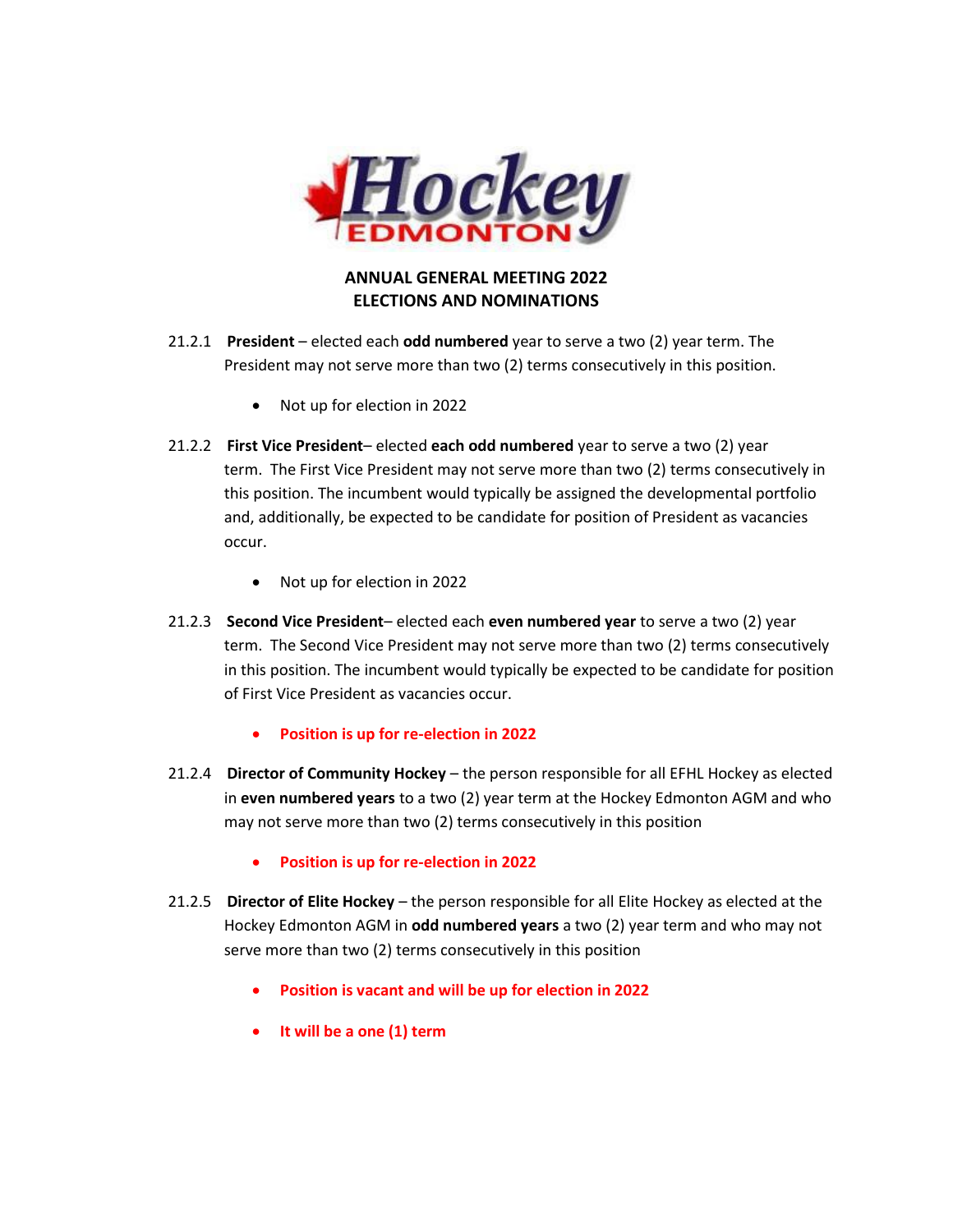- 21.2.6 **Treasurer** serves a 2-year term elected on **odd numbered years** to a two (2) year term and may not serve more than two (2) terms consecutively in this position.
	- Not up for re-election in 2022
- 21.2.7 **Directors at Large** –three (3) who each serve 2-year terms **one (1) elected in odd numbered years and two (2) elected in even numbered years**. Nominees will be individuals from the community or hockey community who bring specific subject matter expertise to the board such as legal, financial, or community connections.
	- **Two (2) Positions are up for election in 2022**

## o **One is ending the two (2) year term and one has been vacant since inception**

21.2.8 **Past President** – (previous president) contingent on it being the Presidents first term of office. The formerly elected President who will assist, in a non-voting capacity, the Board of Directors in the management of the Association for the first year of the newly elected President's term of office. Fills the president's term should they be unable to continue; until such time that the board is able to vote a new president in.

## 22.0 ELECTION OF OFFICERS & APPOINTMENT OF STANDING COMMITTEE CHAIRPERSONS & LEAGUE DIRECTORS

- 22.1 Any member in good standing of a Member Organization in good standing shall be eligible for election or appointment as an Officer, as a Chairperson of any Standing Committee, or as a League Governor of the Association provided, however, that members of the Executive Committee shall not be a president or director of a Member Organization at the same time.
- 22.2 With support of a simple majority of the Board of Directors a member of the Executive Committee may participate as a Coach, Manager or Trainer of any Community team within Hockey Edmonton during their term of office.
- 22.3 **Nominations for any individuals wishing to run for any position on Hockey Edmonton Executive Committee must be presented to the Nominating Committee thirty (30) days prior to the election date with a clear statement of the position that the Nominee is seeking. There will be no nominations accepted from the floor.**
- 22.4 To be eligible for nomination for the position of:
	- 22.4.1 President, the candidate must have served at least one year as a member of the current Executive Committee,